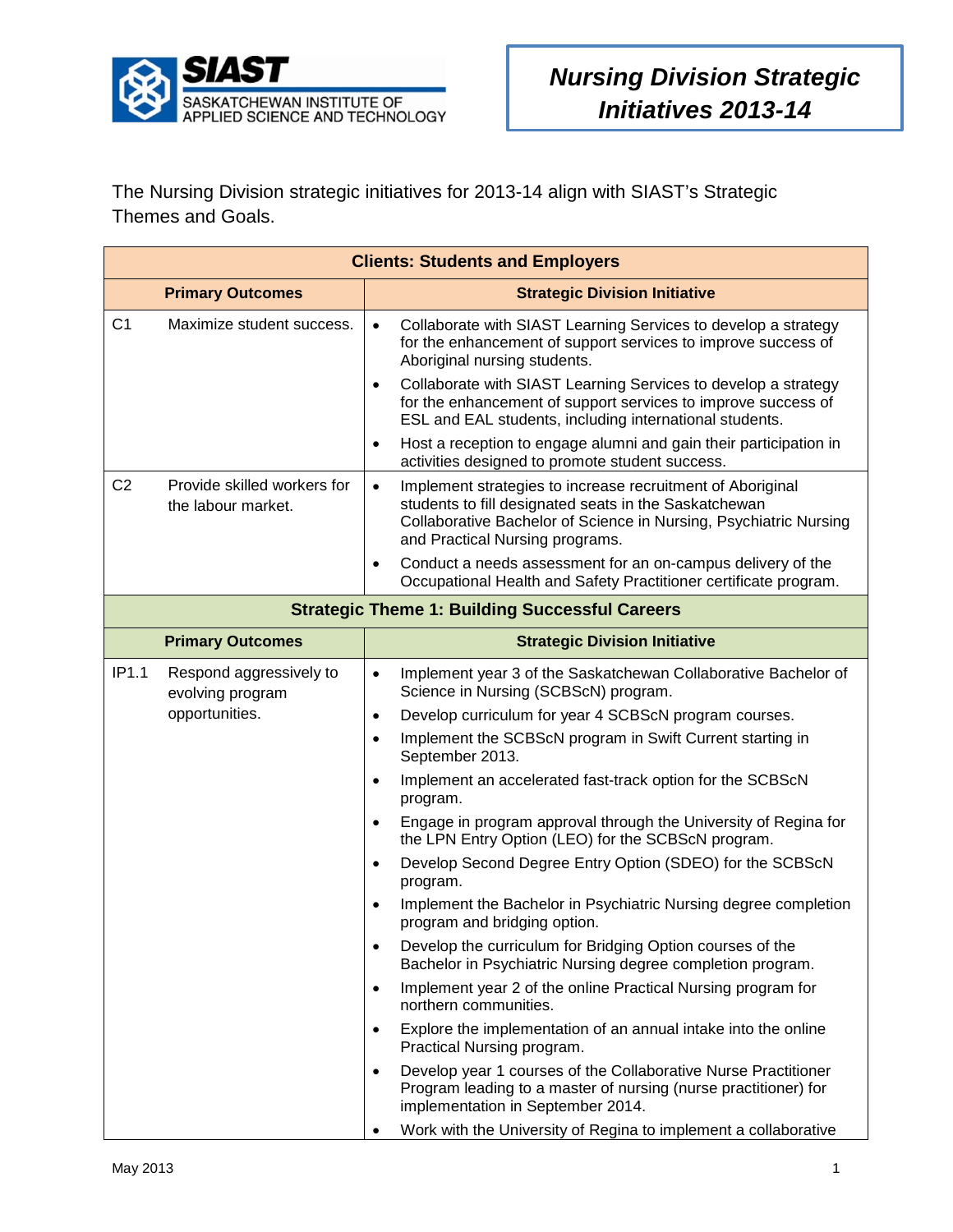|                                                                 | nurse practitioner program leading to a Masters of Nursing -<br>Nurse Practitioner credential.                                                                                                                                                                                                                      |
|-----------------------------------------------------------------|---------------------------------------------------------------------------------------------------------------------------------------------------------------------------------------------------------------------------------------------------------------------------------------------------------------------|
|                                                                 | Implement final intake of the Primary Care Nurse Practitioner<br>$\bullet$<br>program.                                                                                                                                                                                                                              |
|                                                                 | Expand the program capacity of the Collaborative Nurse<br>$\bullet$<br>Practitioner Program (CNPP) approved by the Ministry of<br>Health/Advanced Education.                                                                                                                                                        |
|                                                                 | Assume responsibility for the independent delivery of the Critical<br>$\bullet$<br>Care Nursing program, if funding approved.                                                                                                                                                                                       |
|                                                                 | Expand the capacity for Perioperative Nursing RN and LPN<br>$\bullet$<br>programs by 28 seats.                                                                                                                                                                                                                      |
|                                                                 | Increase the intake capacity for the Woodland campus Practical<br>$\bullet$<br>Nursing program to 14 students each year.                                                                                                                                                                                            |
|                                                                 | Explore extending the hours of operation and service within the<br>$\bullet$<br>simulation learning centres.                                                                                                                                                                                                        |
| IP1.2<br>Facilitate seamless career<br>transitions and lifelong | Explore strategies to secure funding for the Basic Critical Care<br>$\bullet$<br>Nursing program.                                                                                                                                                                                                                   |
| learning.                                                       | Explore converting cost-recovery nursing education programs to<br>$\bullet$<br>core funding including Nursing Re-entry, Practical Nurse Re-entry,<br>Diabetes Education for Health Care Providers, Diabetes<br>Education for Health Care Professionals and Occupational Health<br>and Safety Practitioner programs. |
| IP1.3<br>Expand facilities to<br>accommodate enrolment          | Explore the development of space for two debriefing rooms at<br>$\bullet$<br>Wascana campus simulation learning centre.                                                                                                                                                                                             |
| growth.                                                         | Explore the possibility of obtaining a dedicated OH&S classroom<br>$\bullet$<br>at Kelsey campus.                                                                                                                                                                                                                   |
|                                                                 | Explore the possibility of obtaining dedicated classroom for<br>$\bullet$<br>CPR/First Aid at Wascana campus; a classroom with cleaning                                                                                                                                                                             |
|                                                                 | area and adjoining faculty office for two faculty at Woodland<br>campus.                                                                                                                                                                                                                                            |
|                                                                 | <b>Strategic Theme 2: Advancing Economic and Social Prosperity</b>                                                                                                                                                                                                                                                  |
| <b>Primary Outcomes</b>                                         | <b>Strategic Division Initiative</b>                                                                                                                                                                                                                                                                                |
| IP2.1 Advance innovative                                        | Explore the development of an emergency nursing program.<br>$\bullet$                                                                                                                                                                                                                                               |
| partnerships and strategic<br>alliances.                        | Explore the development of a high acuity nursing program.<br>$\bullet$                                                                                                                                                                                                                                              |
| IP2.2 Expand education and<br>training in select global         | Identify new global continuing education initiatives for nursing and<br>$\bullet$<br>occupational health and safety education.                                                                                                                                                                                      |
| markets.                                                        | Explore partnership opportunities for recruitment of international<br>$\bullet$<br>students for nursing programs.                                                                                                                                                                                                   |
| IP2.3 Foster a sense of social<br>responsibility.               |                                                                                                                                                                                                                                                                                                                     |
|                                                                 | <b>Strategic Theme 3: Leveraging Educational Innovation</b>                                                                                                                                                                                                                                                         |
| <b>Primary Outcomes</b>                                         | <b>Strategic Division Initiative</b>                                                                                                                                                                                                                                                                                |
| IP3.1 Enhance program quality.                                  | Implement an implementation plan to integrate interprofessional<br>$\bullet$<br>education into four nursing programs.                                                                                                                                                                                               |
|                                                                 | Increase the number of interprofessional clinical practice<br>$\bullet$<br>education placements in base programs.                                                                                                                                                                                                   |
|                                                                 | Identify and implement specific strategies to enhance student<br>$\bullet$<br>engagement in academic decision making.                                                                                                                                                                                               |